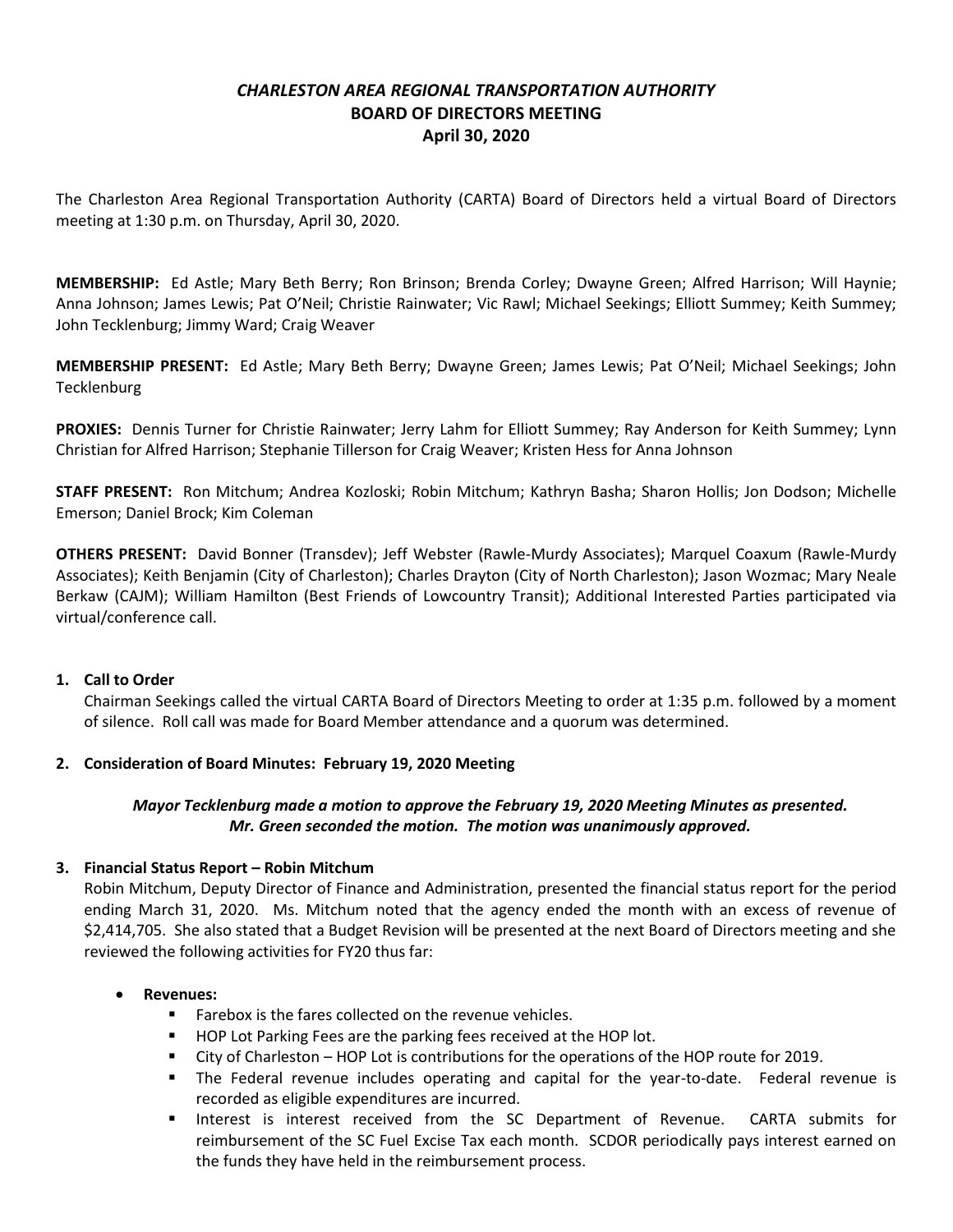- **Insurance proceeds are a result of accidents.**
- Sale of Assets includes the sale of two Flexible Metro vehicles.
- **Miscellaneous revenue is a fee received for a bus rental for filming.**

### **Expenditures:**

- Staff Salaries & Benefits include the cost of staff time, leave, insurance, retirement and taxes.
- **Supplies include office supplies, facility maintenance supplies and signage supplies for new vehicles.**
- **Printing includes costs of printing route maps, brochures and passes.**
- Automotive costs include the maintenance on the administrative vehicle and mileage reimbursements to employees.
- Dues/Memberships is CARTA's annual membership with the Charleston Metro Chamber of Commerce.
- Office Equipment Rental includes the quarterly postage meter rental fee and the cost of the portable toilet rental for the HOP lot.
- Office Equipment Maintenance (OEM) includes the FY20 portion of the Swiftly Transit Time & Insights Software (through 6/28/2020), the FY20 portion of the Cradlepoint NetCloud Essentials for mobile routers and Zscaler internet security renewal (through 9/30/2020), in addition to other IT support. This is the bulk of the FY20 expenditure for the Transit Time & Insights and the Cradlepoint software maintenance.
- Rent includes the Ashley Phosphate Park & Ride lot, Leeds Avenue lot lease from SCE&G, SC Works Trident lease space and document storage.
- Communications is the cost of phone, internet and radio services at both the facilities and on the buses.
- Utilities include electric and water at the SuperStop, Melnick Park & Ride, the Radio Shop at Leeds Avenue and the charging stations at Leeds Avenue. The budget for Utilities will be adjusted for the new Park & Ride and the charging stations.
- Auditing Services is the cost for CARTA's annual financial audit.
- Custodial Services is the cost of janitorial services at the Melnick Park & Ride location.
- Other Professional Services include payroll processing system fees, new bus inspection services and shelter repair services.
- Shared Contract Services (IGA & Management) is the extensive services BCDCOG provides to CARTA.
- Money Transport is the cost of the armored guard service, Brinks, to pick up and transport cash deposits to the bank.
- **•** Vehicle Maintenance is the cost to maintain the fleet.
- Facility Repair & Maintenance is the cost of outside vendors to maintain facilities. CARTA repaired the hardscape pavers at the SuperStop and purchased panels to repair bus shelters.
- Operating Fees & Licenses include credit card transaction fees, stormwater fees, solid waste user fees and vehicle title and registration fees.
- **Insurance includes the cost of liability insurance provided by the Insurance Reserve Fund.** The amount will increase and decrease throughout the year as we add and remove items on the policy. The amount shown is the FY20 portion of the 2019 and 2020 policy period. This is the bulk of the expenditure for the year. Many shelters, vehicles and the addition of the Melnick Park & Ride have been added to the policy.
- **IF Interest is the interest accrued on the Melnick Park & Ride Loan.**
- Non-Capitalized Assets include the purchase of security equipment including cameras, lighting and radio equipment.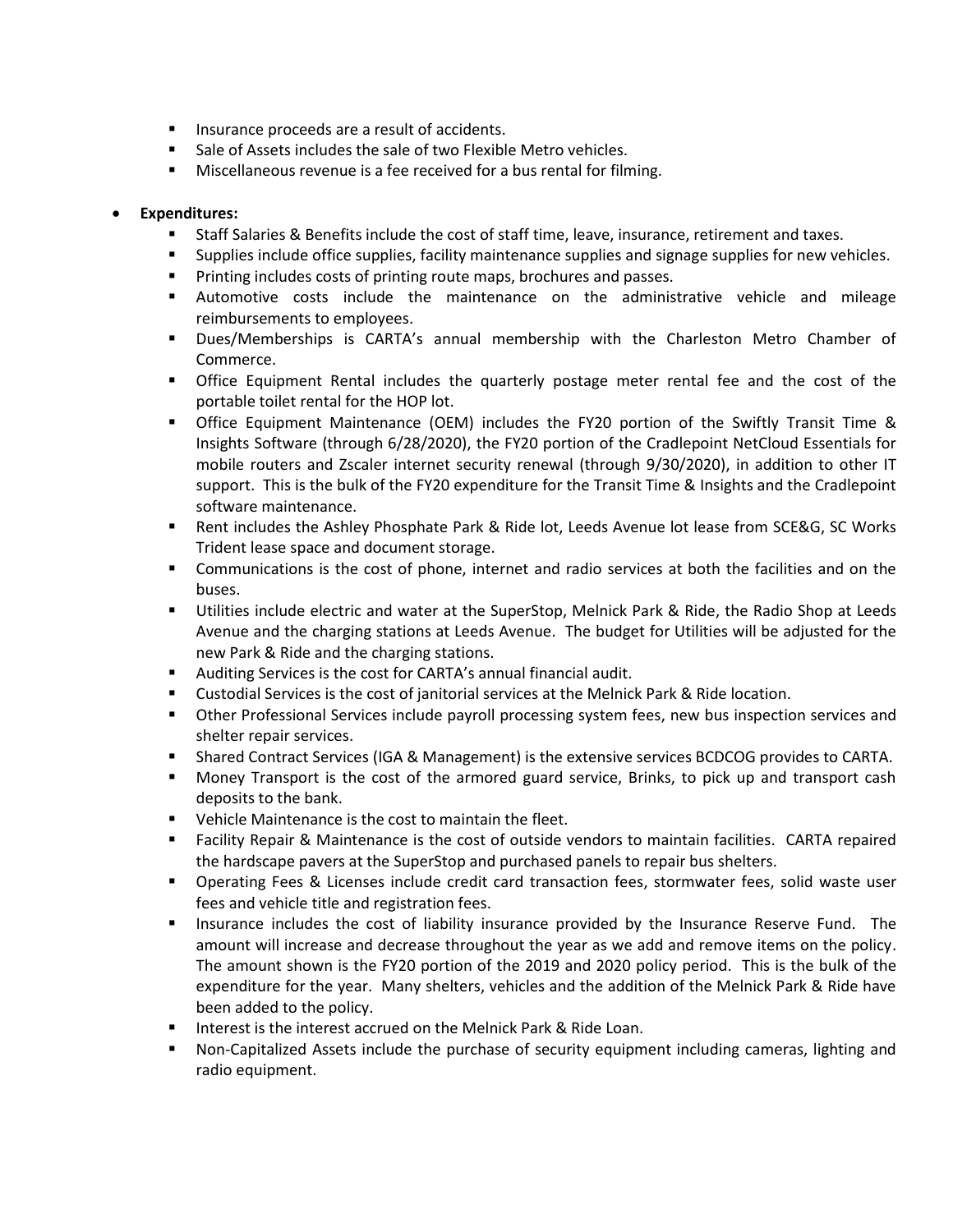- **Capital Expenditures:**
	- **Rolling Stock is the purchase of three Proterra electric buses.**
	- Bus Facilities/Charging Stations is the purchase of six electric bus Charging Stations.
	- Bus Shelter Construction/Bench Installation is the cost of three shelters.
	- **Security/Cameras and Equipment is the cameras on the Midi buses.**

Ms. Mitchum reviewed the HOP expenditures. As of March 31, 2020, total expenditures for the HOP program for FY20 were \$414,248. She addressed questions and comments. The Board received the Financial Status Report as information.

#### **4. Current System Operations – Update**

Ron Mitchum, Executive Director, and Sharon Hollis, Principal Planner, delivered an update on the current system operations. Ms. Hollis discussed ridership due to COVID-19 noting that for the first three months of the year, compared to 2019, ridership was down 7%. It had seen an upward trend on several routes prior to March. In comparing March 2019 and March 2020, most routes experienced a drop in ridership of 20% or more, with an overall 29% drop in March 2020. DASH driver tallies for routes 7, 210 and 211 show a significant drop starting around March 14<sup>th</sup>. This trend is expected to continue on all routes in April. Slides depicting several safety measures in place for drivers and passengers were reviewed and discussed. The Board received the Current System Operations update as information*.*

#### **5. CARES Act Funding Utilization Plan – Request for Approval**

Mr. Mitchum presented the CARES Act Funding Utilization Plan. He noted that Legislation requires the funding be shared with TriCounty Link, the funding is 100% Federal, funding can be used for any activity related to COVID-19 including activities normally funded with FTA 5307 funds for operations and capital, and Charleston County sales tax revenue will remain stable for the next budget year. Available funding to CARTA is \$15 million. Mr. Mitchum reviewed the proposed use of funds:

- Operations = \$7 million (no local match required): allows the agency to save an estimated \$3.5 million in transportation sales tax funds which would normally be needed and used for the local match; it is recommended that funds are set aside in a reserve account; estimated savings does not account for funds that would be needed as local match for discretionary grant applications currently in process.
- Capital =  $$8$  million (no local match required): facility construction/improvements =  $$2.8$  million for new HOP lot construction and Leeds Avenue facility improvements; vehicle acquisition = \$5 million for seven 35 foot fixed-route electric buses; transit amenities = \$100,000; and safety/security = \$100,000.

Mr. Mitchum addressed questions and comments.

## *Ms. Astle made a motion to approve the CARES Act Funding Utilization Plan as presented. Mr. Green seconded the motion. The motion was unanimously approved.*

#### **6. Executive Director's Report**

Mr. Mitchum noted that grant applications are in process, including the application for Shipwatch Square Terminal. He also noted that procurement is underway for digital signage for stops and shelters, solar lighting for stops, a transit stop/shelter design manual and CAD/AVL system. Mr. Mitchum stated that he is still waiting to hear from Dominion Energy regarding the Leeds Avenue lease. Mr. Mitchum referenced a slide that was presented earlier in the meeting that included a gentleman rider at a bus stop on Greenridge Road in North Charleston. The gentleman expressed his gratitude to Mr. Mitchum regarding the service in that area. The gentleman also expressed his appreciation of the relocated bus stop noting that the new location is much safer for riders. Mr. Mitchum addressed questions and comments. The Board received the Executive Director's report as information.

#### **7. Other Business, If Any**

There was no other business to discuss.